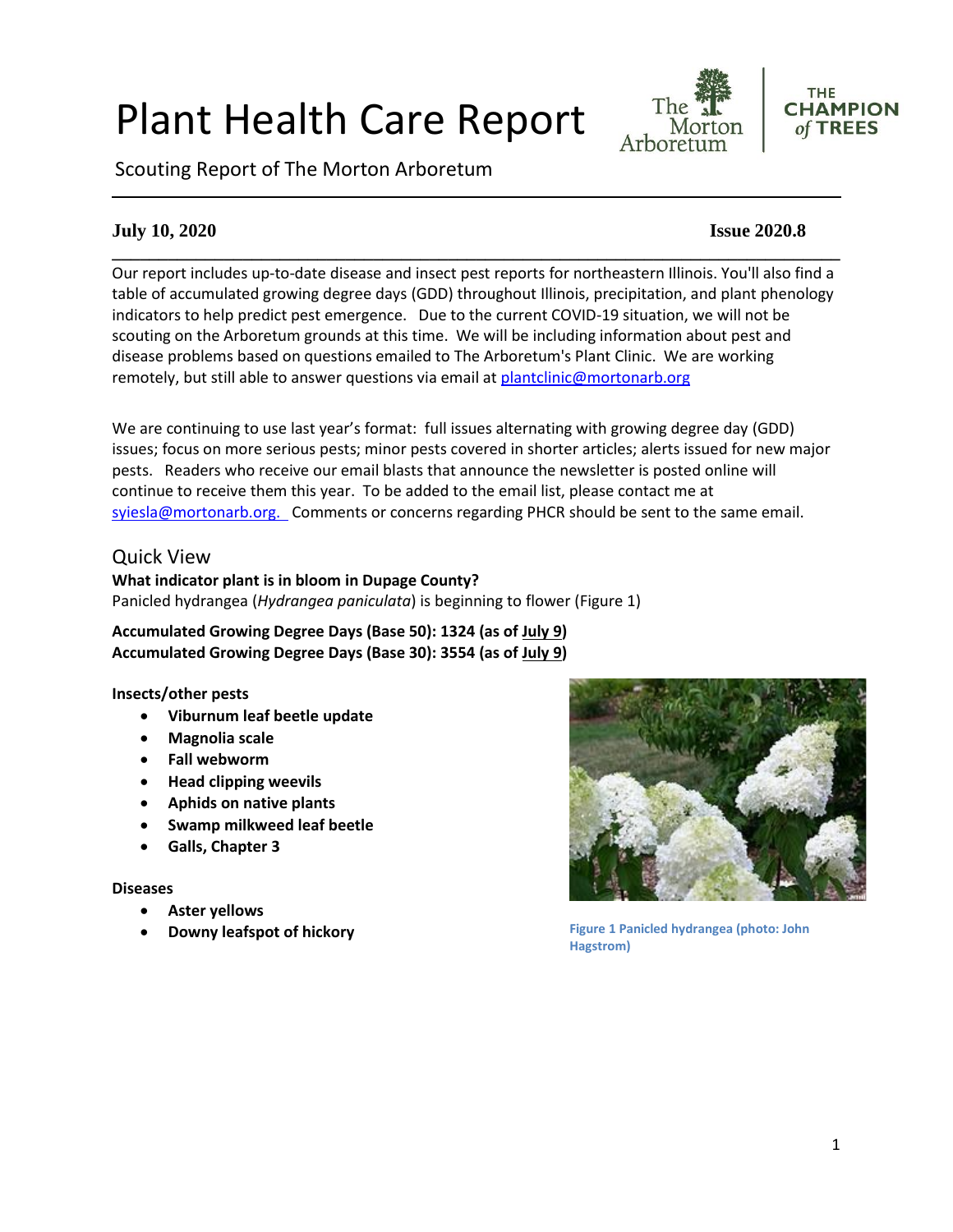# **Thank you!**

Writing the Plant Health Care Report has been more challenging this year without the regular scouts in the field. As I have mentioned previously, I can glean information from the Plant Clinic email, the scouts looking around their own neighborhoods and observations I can make while driving around the area. I am also receiving help from our Plant Clinic volunteers. They live in many different communities (and counties) in the Chicago region and they are very observant. I put out the call to them to tell me what they are seeing. The response is great and has allowed me to write a fuller and more in-depth newsletter than I thought I would. Never doubt the power of a group of volunteers. Thanks to them for helping and thanks to you for reading.

## Degree Days and Weather Information

We are once again offering Lisle readings right above the Arboretum readings. The spread between these two sites shows that temperatures can vary over a short distance, which means growing degree days can be quite variable as well.

As of July 9, we have 1324 base-50 growing degree days (GDD). The historical average (1937-2019) for this date is 1184 GDD $_{50}$ . Since January 1, we have had 26.33 inches of precipitation. Historical average (1937-2019) for precipitation Jan-July is 25.2 inches. We should not assume that we have normal soil moisture at this time. We have excessive heat couple with several days in a row with little to no rain.

| Location                 | $B_{50}$ Growing Degree Days<br>Through July 9, 2020 |
|--------------------------|------------------------------------------------------|
| Carbondale, IL*          | 1763                                                 |
| Champaign, IL*           | 1481                                                 |
| Glencoe*                 | 880                                                  |
| Chicago Botanic Garden** | 1249                                                 |
| Chicago O'Hare*          | 1334                                                 |
| Kankakee, IL*            | 1375                                                 |
| Lisle, $IL^*$            | 1375                                                 |
| The Morton Arboretum     | 1324                                                 |
| Quincy, IL*              | 1549                                                 |
| Rockford, IL*            | 1269                                                 |
| Springfield, IL*         | 1533                                                 |
| Waukegan, $IL*(60087)$   | 1127                                                 |
| Waukegan, $IL^*(60085)$  | 1180                                                 |

\*We obtain most of our degree day information from the GDD Tracker from Michigan State University web site. For additional locations and daily degree days, go t[o http://www.gddtracker.net/](http://www.gddtracker.net/)

\*\*Thank you to Chris Henning, Chicago Botanic Garden, for supplying us with this information.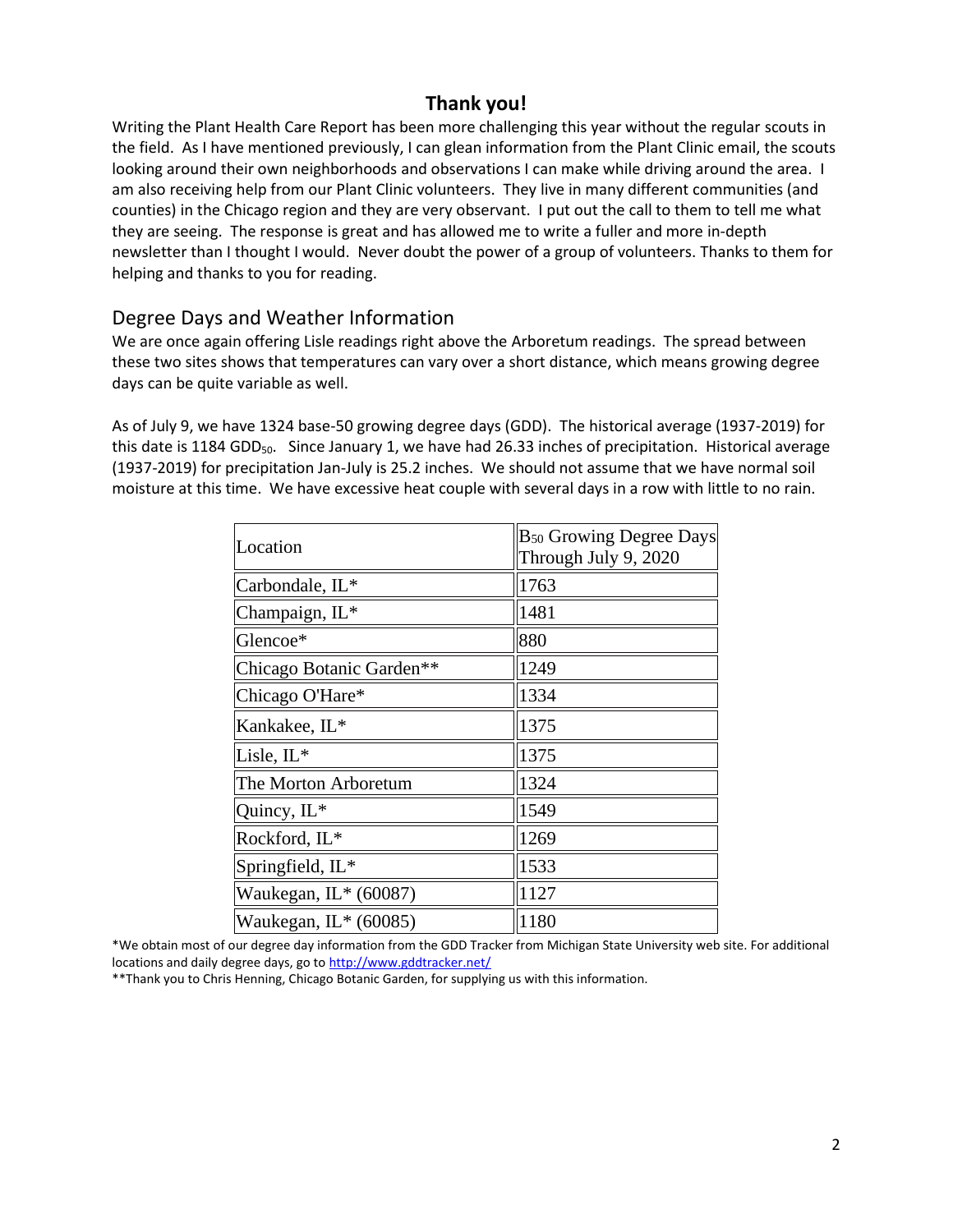This year, articles will continue to be marked to indicate the severity of the problem. Problems that can definitely compromise the health of the plant will be marked "serious".Problems that have the potential to be serious and which may warrant chemical control measures will be marked "potentially serious". Problems that are seldom serious enough for pesticide treatment will be marked "minor". Articles that discuss a problem that is seen now, but would be treated with a pesticide at a later date, will be marked "treat later". Since we will cover weeds from time to time, we'll make some categories for them as well. "Aggressive" will be used for weeds that spread quickly and become a problem and "dangerous" for weeds that might pose a risk to humans.

# **Pest Updates: Insects**

## **Viburnum leaf beetle update (serious)**

Viburnum leaf beetle adults are out and chewing. The beetles are small (1/3 inch) and brown to golden brown (fig. 2). They are not easily noticed, but their feeding is. They will pick up where the larvae left off.

**Management:** Adults can be treated with one of the following insecticides: carbaryl, cyfluthrin, permethrin, resmethrin, malathion or acephate. Insecticidal soap is **not** effective on the adults. Do not spray for the adults until they are present. These insecticides are not preventative. If you used a

systemic drench already this year, you should not have to use any additional insecticides.

In fall, look for egg-laying sites. The actual eggs are not visible. The eggs are laid in small holes

on the ends of twigs and then the holes are capped (fig. 3). The caps stand out against the bark of the twig, making them easy to see. Cut out the twigs that have the eggs in them, and get them out of the garden completely. This will greatly reduce the number of insects you have next year. If you have a number of shrubs, remember that you have all fall and winter to remove these twigs. Getting them in the egg stage greatly reduces the need to spray next year. We can't stress enough the importance of this technique.

This is the most effective management approach and the least toxic to beneficial insects.

#### **Magnolia scale (potentially serious)**

The Plant Clinic at The Morton Arboretum is getting numerous emails from homeowners with magnolia scale (*Neolecanium cornuparvum*) on their magnolia trees. This is an unusual scale



**Figure 3 Egg-laying site**



**Figure 2 Adult viburnum leaf beetle**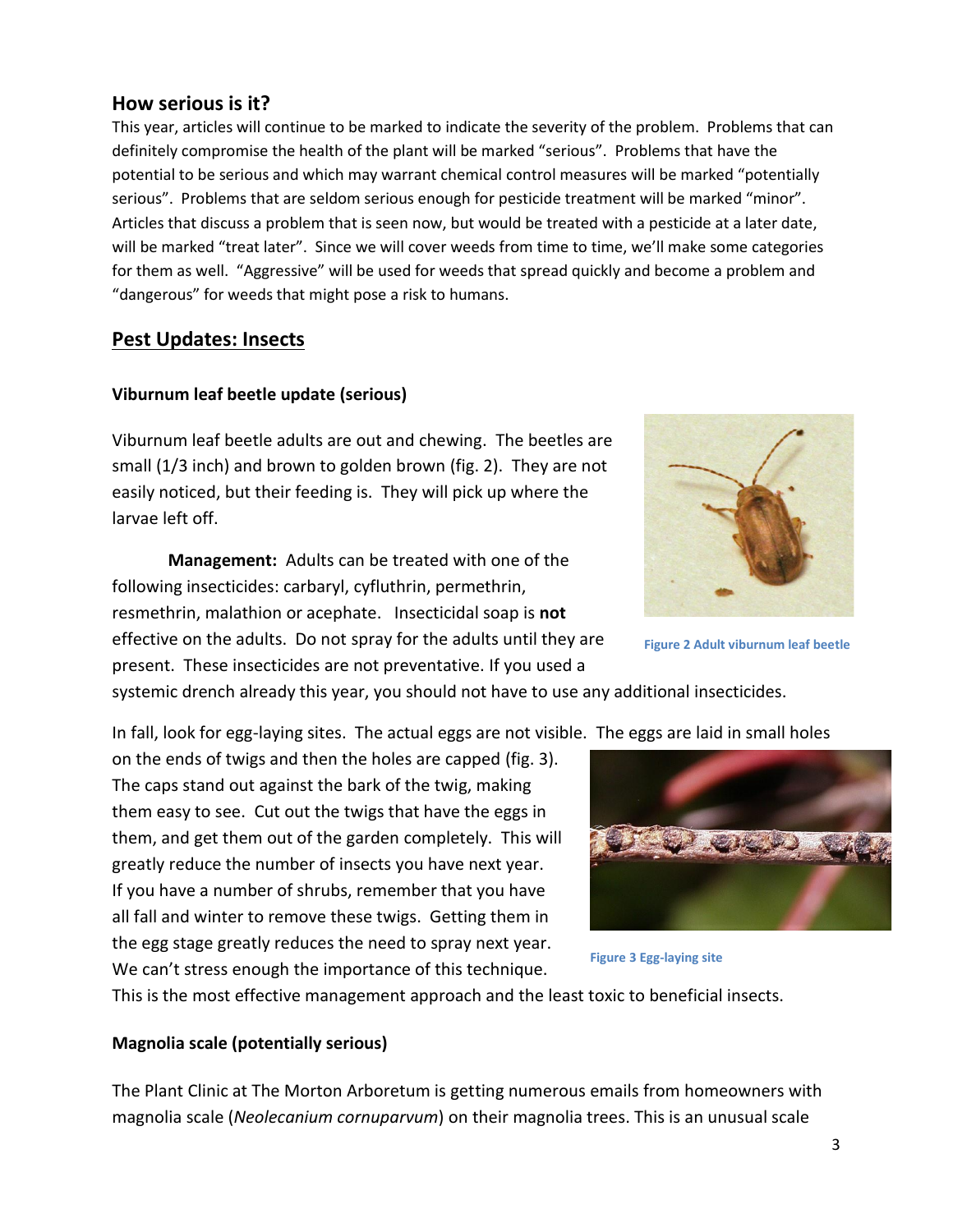insect because they're so big and easy to see! Magnolia scale has become an ongoing problem

in northeastern Illinois. These insects have sucking mouthparts and extract sap from the host plant's branches and twigs. Badly infested branches and twigs are weakened and plant growth is slowed. When infestations are severe, branch dieback can result, and with repeated severe attacks, trees may be killed. As with most soft scale infestations, plant leaves are often covered with sooty mold (fig. 4), a black fungus that grows on the honeydew excreted by the scales. Sooty mold cuts down on photosynthesis because it blocks sunlight from the leaf.



**Figure 4 Sooty mold growing on honeydew excreted by magnolia scale**

Initially, magnolia scales are shiny, flesh-colored to pinkish brown, and smooth, but they become covered with a

white mealy wax over time (fig. 5). This wax is lost at the time crawlers emerge. Adult females

give birth to live young, called crawlers, in late August or early September. Some universities report that the beginning of emergence should start around 1900 to 1950 GDD. The crawlers are tiny, flattened, and vary in color from yellow to reddish-brown. The crawlers settle on one- to two-year-old twigs to feed and remain there through the winter.



**Management:** Beneficial insects, such as lady beetles, are frequently seen gobbling up crawlers. Fall

**Figure 5 Magnolia scale adults**

and spring insecticide sprays (such as insecticidal soap and summer oils) to control crawlers are suggested for large populations. Soil drenches of systemic products containing either imidacloprid or dinotefuran can be used in summer, but will need some time to move through the plant and become effective. It should be noted that adult scale will remain in place even when dead. This often gives the impression that the insecticides did not work. Dead adults will be dry and easy to pick off. Live scale will ooze liquid when crushed.

Good web site: [http://www.mortonarb.org/trees-plants/tree-and-plant-advice/help](http://www.mortonarb.org/trees-plants/tree-and-plant-advice/help-pests/magnolia-scale-neolecanium-cornuparvum)[pests/magnolia-scale-neolecanium-cornuparvum](http://www.mortonarb.org/trees-plants/tree-and-plant-advice/help-pests/magnolia-scale-neolecanium-cornuparvum)

## **Fall webworm (minor)**

It is a little on the early side, but I have already received a photo showing fall webworm *(Hyphantria cunea*) at work. This caterpillar is known to feed on more than 100 species of deciduous trees. Preferred hosts include hickory, ash, birch, black walnut, crabapple, elm, maple, oak, and pecan. The caterpillars are pale green to yellow, with black spots, and covered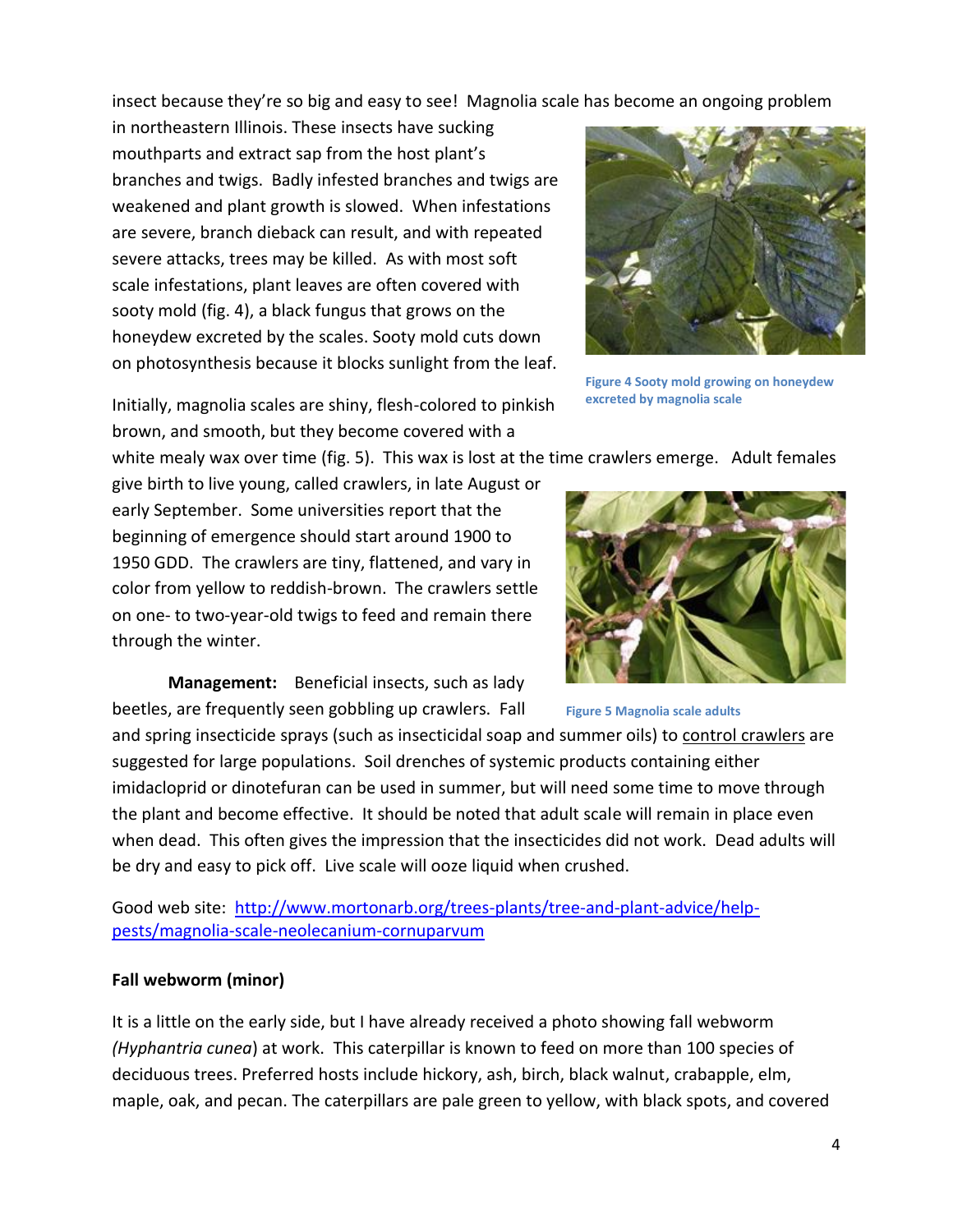with long, silky white hairs (fig. 7). There are two races, black-headed and red-headed. The black-headed webworms are supposed to appear about a month earlier than the red-headed race. Full-grown caterpillars reach about one inch in length.

Fall webworms overwinter in the pupal stage in the ground, under loose bark, and in leaf litter. Adult moths appear from late May through August, and females deposit eggs in hair-covered masses on the underside of host leaves. In about one week, eggs hatch into caterpillars that begin to spin a messy web (fig. 6) over the foliage on which they feed. The webs increase in size as caterpillars continue to feed. In about six weeks caterpillars will drop to the ground and pupate. Damage is generally aesthetic since this pest usually eats leaves late in the season, and webs are found in limited areas.



**Figure 6 Fall webworm nest**

Some people confuse fall webworm and eastern tent caterpillar. How can you tell the difference? Eastern tent caterpillars are spring caterpillars and form thick, neat tents in the angles of branches. Fall webworm caterpillars are active much later in the season and make a messy web at the ends of the branches. Eastern tent caterpillars go outside the tent to feed

and return to the tent at night. Fall webworm caterpillars feed in the nest and expand the nest to enclose more leaves to feed on.

**Management:** Insecticides generally are not warranted. The unsightly webs can be pruned out of small trees. Since these caterpillars stay in the web while feeding, pruning the webs at any time of day will eliminate the caterpillars. Webworms also have many natural enemies including birds, predaceous bugs, and parasitic wasps.



**Figure 7 Fall webworm larva**

#### Good website:

[http://www.mortonarb.org/trees-plants/tree-and-plant-advice/help-pests/tent-or-web](http://www.mortonarb.org/trees-plants/tree-and-plant-advice/help-pests/tent-or-web-making-caterpillars)[making-caterpillars](http://www.mortonarb.org/trees-plants/tree-and-plant-advice/help-pests/tent-or-web-making-caterpillars)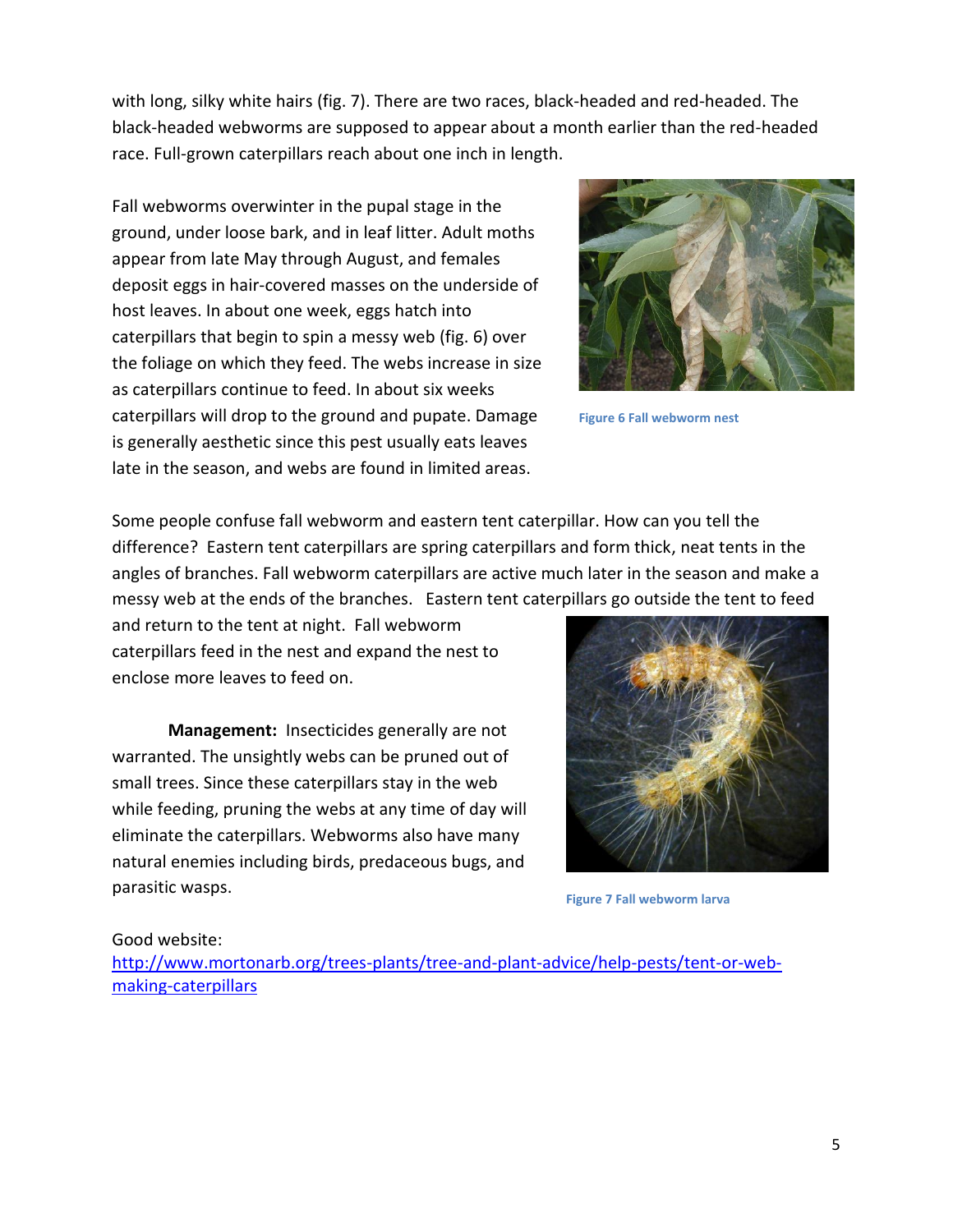#### **Head-clipping weevils (minor)**

One of our volunteers has reported head-clipping weevils (*Haplorhynchites aeneus*) cutting the

flower heads off of *Echinacea* and *Gaillardia*. The adult is a dark-colored weevil (a beetle with a snout). The insect is about ¼ inch long, and the snout is long and curved. The female uses her mouthparts, located at the end of the snout, to cut the flower stalk about 1 inch to 1 ½ inches below the flower head. The flower stalk is not cut all the way through, so the flower head dangles on a thin piece of stem tissue (fig. 8). The dangling flower head is used by the adults for mating and egg-laying.

Once the flower head finally breaks off and falls to the ground, the larvae hatch and use the flower head for food. Mature larvae will move into the soil to overwinter, with pupation occurring in late spring.



**Figure 8 Flower damaged by the headclipping weevil**

**Management:** Good sanitation is the key in managing this pest. Timely removal of hanging flower heads and recently fallen flower heads will reduce the population for next year

# Good websites**:** <https://bygl.osu.edu/node/1087> [http://entomology.k-state.edu/extension/insect-information/crop](http://entomology.k-state.edu/extension/insect-information/crop-pests/sunflowers/sunflower-headclipping-weevil.html)[pests/sunflowers/sunflower-headclipping-weevil.html](http://entomology.k-state.edu/extension/insect-information/crop-pests/sunflowers/sunflower-headclipping-weevil.html)

## **Aphids on native plants (minor)**

During this growing season we have had scattered reports about aphids on a variety of plants. Most of the populations have been small. Now as we get into late summer, we are getting a lot of reports of large populations of aphids on some of our native plants like common milkweed (*Asclepias syriaca*) and cup plant (*Silphium perfoliatum*). There are a number of different species of aphids that vary in color: yellow, green, pink, black. Right now, we are seeing a lot of the yellow and red species. The yellow ones (*Aphis nerii*) are called oleander aphids or milkweed aphids (fig. 9). The red ones (fig. 10) are most likely a species of *Uroleucon*, which feed on members of the Aster family (to which many of our late season natives belong). They are all tear-drop shaped and have two cornicles on the back end (looks like twin tailpipes). Aphids are small, about 1/16".



**Figure 9 Yellow aphids**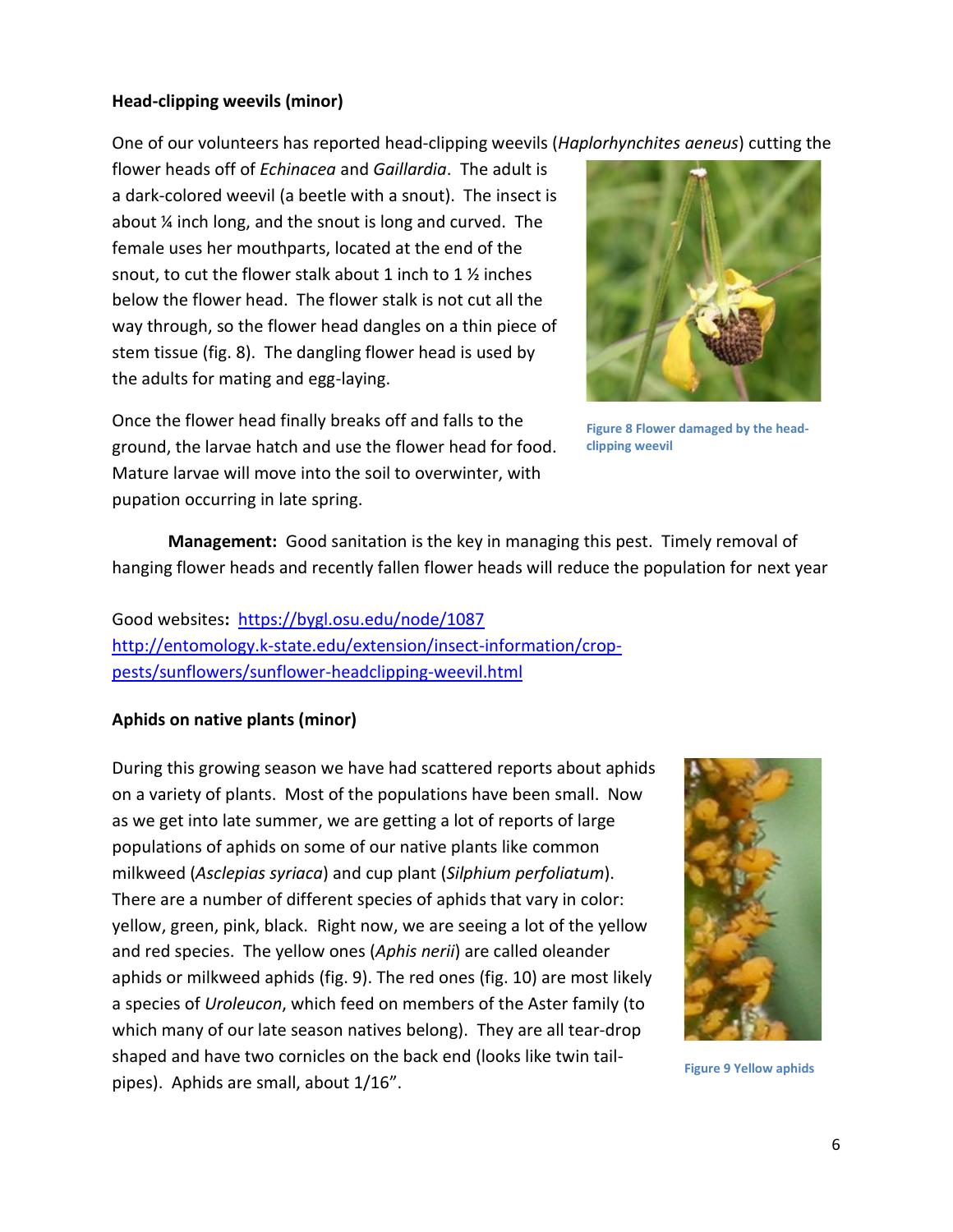7

These insects suck out sap from the leaves. The feeding often leads to curled or distorted

leaves. Uncurling the leaves exposes the insects. Aphids also produce honeydew, which is a sticky substance. Sticky leaves are often noticed before the insects themselves. Aphid damage is generally fairly minor, but they can be vectors for viruses.

**Management:** Aphids are relatively easy to manage. Some species do not stay with a particular plant for the whole season. By the time the damage is noticed, the insects may have moved on. Aphids tend to feed in groups at the ends of

branches. Clipping off those branch ends can get rid of the whole population quickly. Spraying the plant with a strong stream of water from the garden hose may also dislodge much of the population. There are also natural predators, like lady bugs, that will feed on aphids, so avoid insecticides and let the good insects do their job.

## Good websites:

<http://www.mortonarb.org/trees-plants/tree-and-plant-advice/help-pests/aphids>

## **Swamp milkweed leaf beetle (minor)**

In a previous issue, we covered the red milkweed beetle and the large and small milkweed

bugs. Now one of our volunteers has reported the swamp milkweed leaf beetle (*Labidomera clivicollis*). Really? How many more critters are going to descend on our poor milkweeds? Well, at least this insect showed up wearing the right outfit. Like so many other insects that visit milkweed, this one is also orange and black (fig. 11). That color combo seems to let some predators know that the insect in question is either poisonous or at least not tasty. The wing covers are orange (or sometimes yellow) with dark spots that can vary in their pattern quite a bit (see [https://bugguide.net/node/view/2970\)](https://bugguide.net/node/view/2970).

This beetle feeds on the leaves of milkweed, preferring swamp milkweed (*Asclepias incarnata*), but it will eat the common milkweed (*Asclepias syriaca*) as well. It feeds on the leaves, both in the larval and the adult stage. This insect is also an overachiever in the reproduction arena, being able to mate and lay eggs several times in the same season. Eggs are cemented to the leaves of the host plant and later hatch into larvae. On the bright side (for us), the larvae can be cannibals, eating eggs and even smaller larvae of their own species. This pest also has a number of predators, including stink bugs, spiders, and certain flies and damsel bugs.



**Figure 11 Swamp milkweed leaf beetle**



**Figure 10 Red aphids**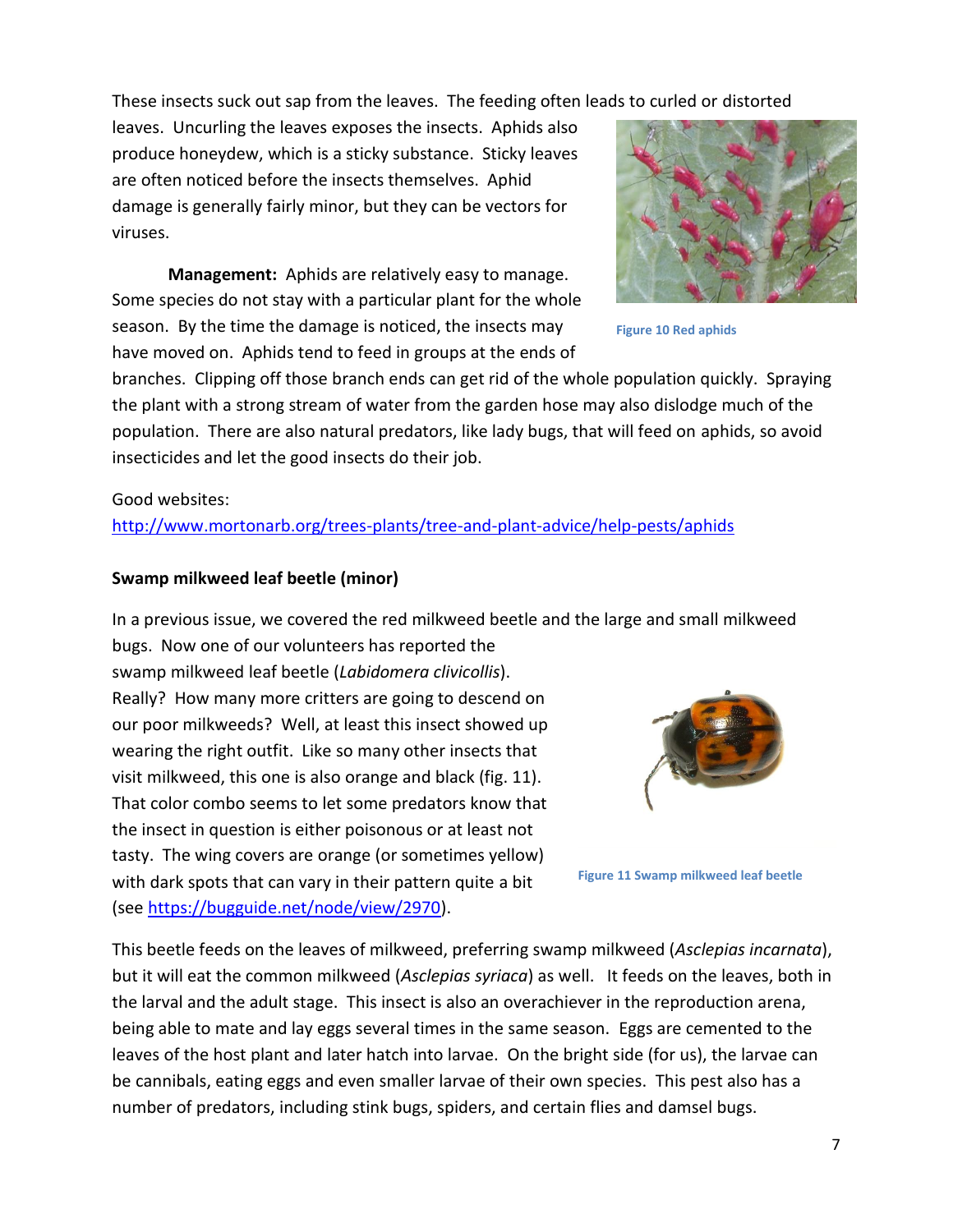**Management:** Since this insect does have some natural predators, hand picking adults may be sufficient in most years. Adults will overwinter in debris nearby, so good cleanup of garden debris may be beneficial.

Good websites**:** <https://uwm.edu/field-station/swamp-milkweed-leaf-beetle/> <https://www.saveourmonarchs.org/blog/milkweed-ecosystems-101>

# **Galls, Chapter 3 (minor)**

This has been a gall-filled summer, and here are a few of the common ones that we have been seeing. We present these here just so you know what these weird things are. They are very minor and generally don't need to be managed.

As usual, the oaks have a number of galls this year. The hedgehog gall was reported to us recently. Hedgehog galls (fig. 12) are produced by the cynipid wasp *Acraspis erinacei.* The galls range in size from 1/4 to 1/2 inch in diameter and are a yellow and red color. They are actually attractive little fellas!

Witch-hazel cone gall (fig. 13) is showing up on witch-hazel (thus the name!) Witch-hazel cone gall is caused by an aphid. The gall does indeed look like a pointy little cone emerging from the upper surface of the leaf.

We also received a photo of erineum gall (fig. 14) on birch. Erineum galls look like velvety patches (often red or white) and are caused by

eriophyid mites. On birch, they are usually a very pretty rosy red. The galls are found on the underside of the leaves, while the upper surfaces *s*how slight disfiguring due to feeding

damage. Erineum galls are found on several plant species including maples, beech, and birch, even though the mites are host specific.



**Figure 13 Witch-hazel cone gall**



**Figure 12 Hedgehog gall**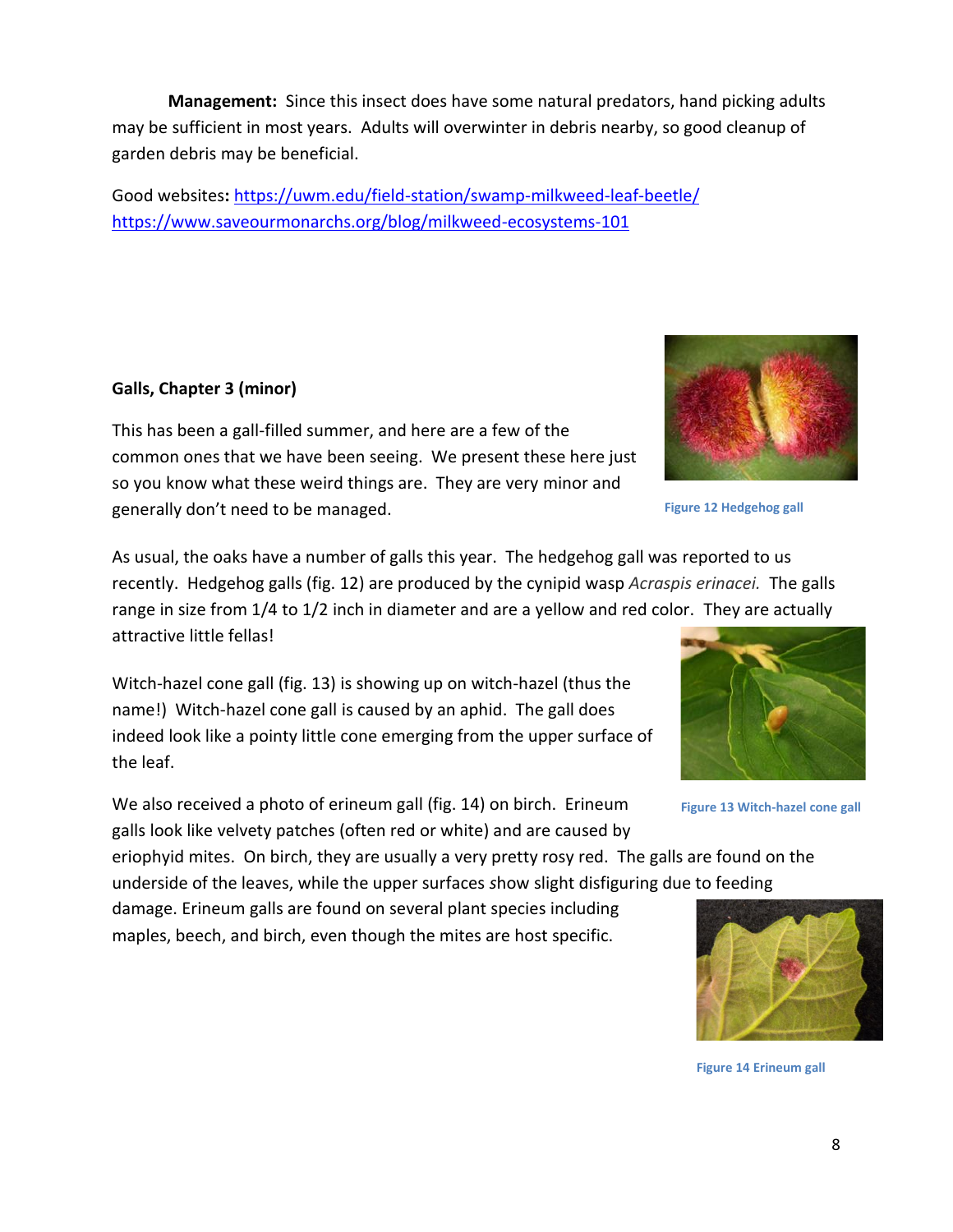## **Aster yellows (or not?) (Potentially serious)**

Do your coneflowers suddenly seem deformed into weird shapes? It may be aster yellows.

This disease was once thought to be caused by a virus, but the causal organism has been reclassified as a phytoplasma. It can affect a wide range of flowers and vegetables, around 300 species. It is common in members of the aster (daisy) family, like marigolds, zinnias and mums. We mostly see it on purple coneflower (*Echinacea purpurea*). Aster yellows causes strange, deformed growth of the flowers, foliage, and sometimes roots (seen in carrots). Purple coneflowers are showing floral deformities: stunted and/or green petals, completely deformed flower heads, or secondary deformed



**Figure 15 Aster yellows (photo: Heather Prince)**

flower heads poking out of the damaged originals. The disease organism is transmitted by leafhoppers, which are sap feeding insects. They spread the organism when they feed on the host.

There is also an eriophyid mite that can cause similar symptoms. Do we care about the cause of the damage? Yes. If it is aster yellows, you may have to dig up the plant and destroy it. If you can find the mites in the flower, then removing infested flowers or cutting the plant down to the ground in the fall and getting rid of the debris may be all that is needed. So how can we tell who is who? Ohio State reports that when aster yellows is the culprit, the distorted flower parts tend to be green (fig. 15) in color, but when mites are involved, the distorted flower parts maintain their normal color



**Figure 16 Eriophyid mite damage (photo: Stephanie Adams)**

(fig. 16). Mites will affect only the flowers while aster yellows will affect other parts of the plant.

**Management:** There is no cure or treatment for aster yellows. Infected plants should be removed from the garden to prevent spread to other plants by the leafhoppers. Do not compost the plants. Manage the mites by removing infested flowers. Cut down and remove plants in the fall.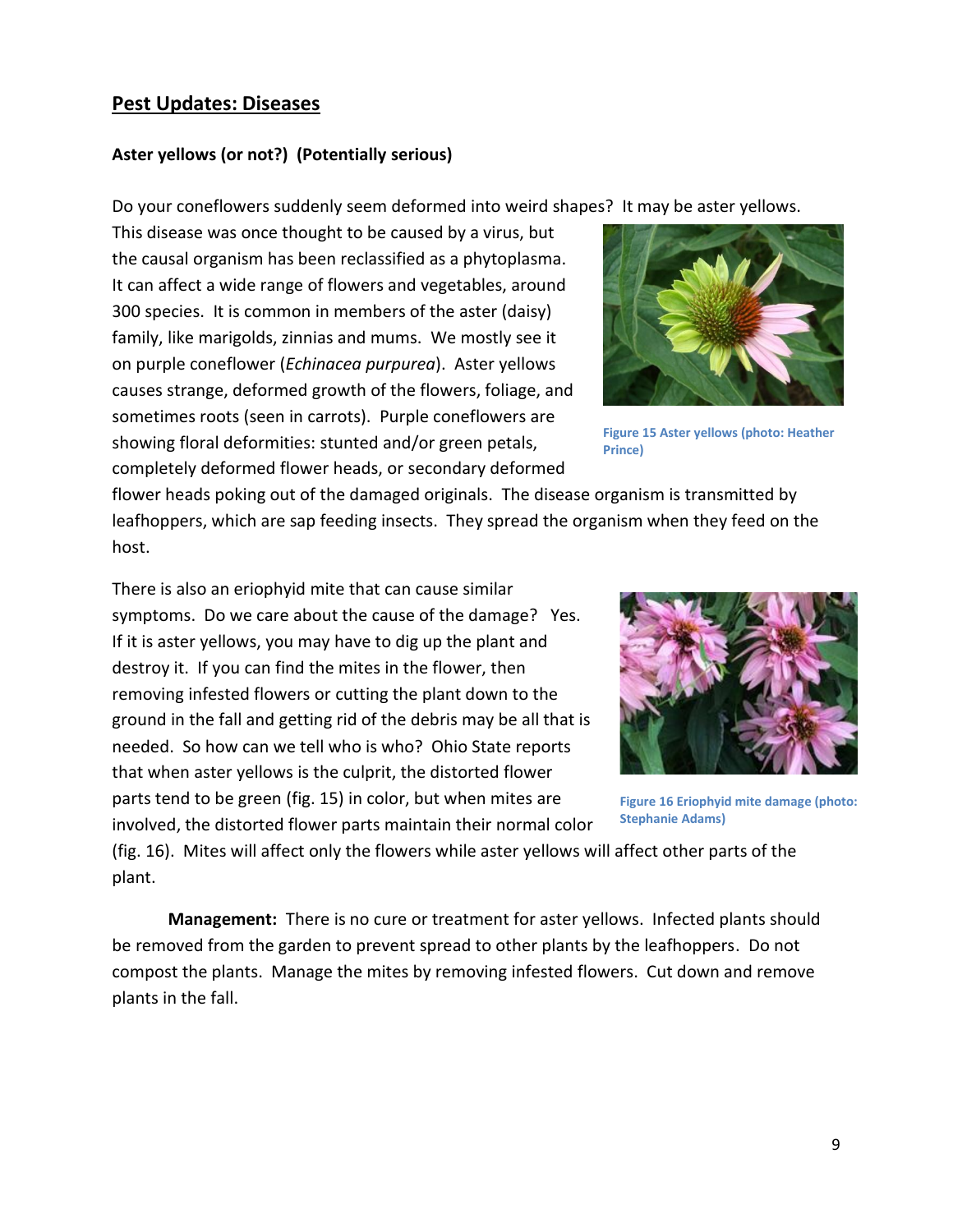## **Downy leaf spot of hickory (minor)**

Downy leaf spot, also known as white mold or white leaf spot, caused by the fungus *Microstroma juglandis*, has been found on hickory (*Carya* sp.). Powdery, white, fuzzy spots that are more concentrated near the leaf veins are forming on the underside (fig. 17) of the leaf surface. Corresponding chlorotic spots appear on the upper leaf surface. These spots vary in size and may coalesce to form large angular lesions. The fungus may also cause witches' brooms near the ends of branches with stunted and yellowish leaves that may drop in early summer.



**Figure 17 Downy leaf spot on underside of leaf**

**Management:** Downy leaf spot attacks hickories and walnuts but is not a significant threat to the trees. Witches' brooms can be pruned to improve the appearance of the tree. Chemical management is not recommended.



## *[Bartlett Tree Experts, Presenting Sponsor of the Plant Clinic.](http://www.bartlett.com/)*

The Plant Health Care Report is prepared by Sharon Yiesla, M.S., Plant Knowledge Specialist and edited by Fredric Miller, Ph.D., Research Entomologist at The Morton Arboretum and Professor at Joliet Junior College; Julie Janoski, Plant Clinic Manager, and Carol Belshaw, Arboretum Volunteer. The information presented is believed to be accurate, but the authors provide no guarantee and will not be held liable for consequences of actions taken based on the information.

Thank you...I would like to thank the volunteers who will be scouting for us this season. They find most of the insects and diseases reported here. The Scouting Volunteers include: Maggie Burnitz, LeeAnn Cosper, Ingrid Giles, Loraine Miranda, and Emma Visee. Your hard work is appreciated. Thanks also to many of the Plant Clinic volunteers for sharing things they find in their own yards and neigborhoods.

#### Literature/website recommendations:

Indicator plants are chosen because of work done by Donald A. Orton, which is published in the book Coincide, The Orton System of Pest and Disease Management.